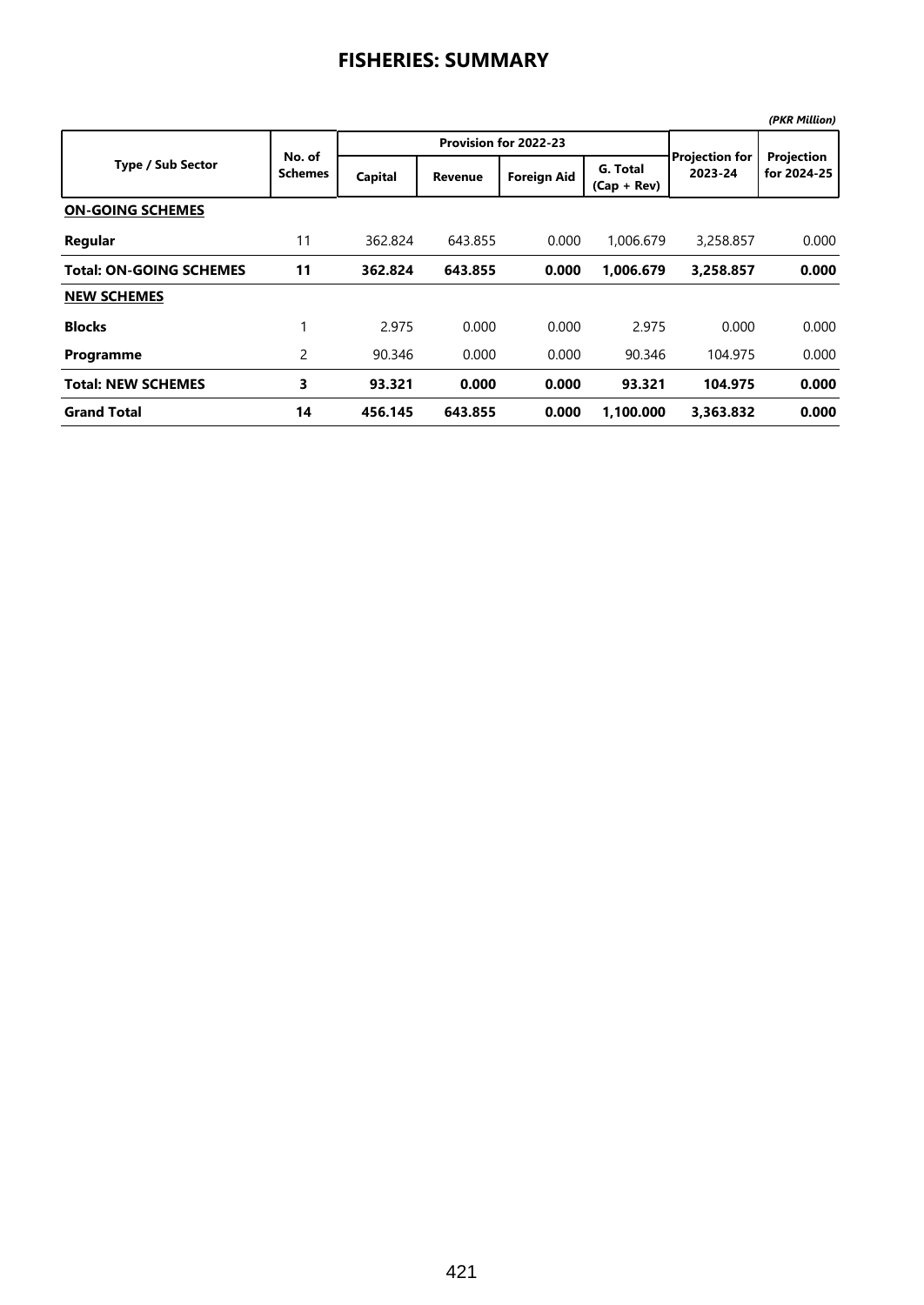## **Fisheries**

|                       |                                                                                                                                                                                             |           |                                   |                       |         |                               |                         | (PKR Million) |                                    |
|-----------------------|---------------------------------------------------------------------------------------------------------------------------------------------------------------------------------------------|-----------|-----------------------------------|-----------------------|---------|-------------------------------|-------------------------|---------------|------------------------------------|
| GS                    | <b>Scheme Information</b><br>Scheme ID / Approval Date / Location                                                                                                                           | Est. Cost | Accum.<br>Exp.<br><b>June, 22</b> | Provision for 2022-23 |         |                               | <b>MTDF Projections</b> |               | Throw fwd                          |
| No                    |                                                                                                                                                                                             |           |                                   | Cap.                  | Rev.    | <b>G.Total</b><br>(Cap.+Rev.) | 2023-24                 | 2024-25       | <b>Beyond</b><br><b>June, 2025</b> |
| $\mathbf{1}$          | $\overline{2}$                                                                                                                                                                              | 3         | $\overline{\mathbf{4}}$           | 5                     | 6       | $\overline{\phantom{a}}$      | 8                       | 9             | 10                                 |
|                       | <b>ON-GOING SCHEMES</b>                                                                                                                                                                     |           |                                   |                       |         |                               |                         |               |                                    |
| Regular               |                                                                                                                                                                                             |           |                                   |                       |         |                               |                         |               |                                    |
| 4461                  | Rehabilitation of Site-B of Chashma<br><b>Fisheries Complex to Enhance Fish</b><br><b>Seed Rearing Capacity</b><br>01322101965 / 16-07-2021 / Mianwali                                      | 109.890   | 20.000                            | 50.713                | 13.015  | 63.728                        | 26.162                  | 0.000         | 0.000                              |
| 4462                  | Genetic Improvement of Cultureable<br><b>Fish Species in Punjab</b><br>01121900950 / 25-09-2019 / Gujranwala                                                                                | 96.188    | 74.987                            | 3.042                 | 18.159  | 21.201                        | 0.000                   | 0.000         | 0.000                              |
| 4463                  | <b>Establishment of Fish Seed Hatchery &amp;</b><br><b>Creation of Research Facility at</b><br>Bhaseen, Lahore<br>01191902218 / 25-09-2019 / Lahore                                         | 226.319   | 216.364                           | 5.030                 | 4.925   | 9.955                         | 0.000                   | 0.000         | 0.000                              |
| 4464                  | <b>Pilot Shrimp Farming Cluster</b><br><b>Development Project</b><br>01371902224 / 18-07-2019 / Punjab                                                                                      | 2,647.025 | 214.357                           | 100.000               | 146.609 | 246.609                       | 2,186.059               | 0.000         | 0.000                              |
| 4465                  | Cage Culture Cluster Development<br>Project<br>01371902404 / 18-07-2019 / Punjab                                                                                                            | 1,474.867 | 309.740                           | 18.504                | 187.207 | 205.711                       | 959.416                 | 0.000         | 0.000                              |
| 4466                  | <b>Conversion of Barren Lands into</b><br><b>Aquaculture Production Units</b><br>01382101949 / 16-07-2021 / Punjab                                                                          | 141.267   | 23.124                            | 74.417                | 43.726  | 118.143                       | 0.000                   | 0.000         | 0.000                              |
| 4467                  | Awareness Campaign to Enhance Fish<br>Production and Per Capita Fish<br>Consumption in Punjab to Meet the<br><b>Nutritional Requirements of Masses</b><br>01372101958 / 16-07-2021 / Punjab | 70.163    | 11.000                            | 18.675                | 28.432  | 47.107                        | 12.056                  | 0.000         | 0.000                              |
| 4468                  | Introduction of Biofloc Fish Culture<br><b>Technology in Punjab</b><br>01382101963 / 16-07-2021 / Punjab                                                                                    | 54.650    | 12.074                            | 0.000                 | 31.355  | 31.355                        | 11.221                  | 0.000         | 0.000                              |
| 4469                  | Rehabilitation & Upgradation of Fish<br>Seed Hatcheries to Enhance Fish Seed<br><b>Production in Punjab</b><br>01382101964 / 16-07-2021 / Punjab                                            | 206.401   | 40.585                            | 71.105                | 52.655  | 123.760                       | 42.056                  | 0.000         | 0.000                              |
| 4470                  | Digitalization of Fisheries Information &<br><b>Management System</b><br>01372102317 / 16-07-2021 / Punjab                                                                                  | 85.000    | 8.400                             | 0.000                 | 54.713  | 54.713                        | 21.887                  | 0.000         | 0.000                              |
| 4471                  | <b>Enhancement of Fish Seed Production</b><br>Capacity of Five Hatcheries in Punjab<br>01381900928 / 25-09-2019 /<br>Attock, Bahawalpur, Faisalabad, Gujranwa<br>la Khanewal                | 256.170   | 171.773                           | 21.338                | 63.059  | 84.397                        | 0.000                   | 0.000         | 0.000                              |
|                       | <b>Total: Regular</b>                                                                                                                                                                       | 5,367.940 | 1,102.404                         | 362.824               | 643.855 | 1,006.679                     | 3,258.857               | 0.000         | 0.000                              |
|                       | <b>Total: ON-GOING SCHEMES</b>                                                                                                                                                              | 5,367.940 | 1,102.404                         | 362.824               | 643.855 | 1,006.679                     | 3,258.857               | 0.000         | 0.000                              |
|                       | <b>NEW SCHEMES</b>                                                                                                                                                                          |           |                                   |                       |         |                               |                         |               |                                    |
| <b>Blocks</b><br>4472 | Provision of Funds for Clearance of<br>Pending Liabilities and Court Cases.<br>01192200892 / Un-Approved / Lahore                                                                           | 2.975     | 0.000                             | 2.975                 | 0.000   | 2.975                         | 0.000                   | 0.000         | 0.000                              |
|                       | <b>Total: Blocks</b>                                                                                                                                                                        | 2.975     | 0.000                             | 2.975                 | 0.000   | 2.975                         | 0.000                   | 0.000         | 0.000                              |